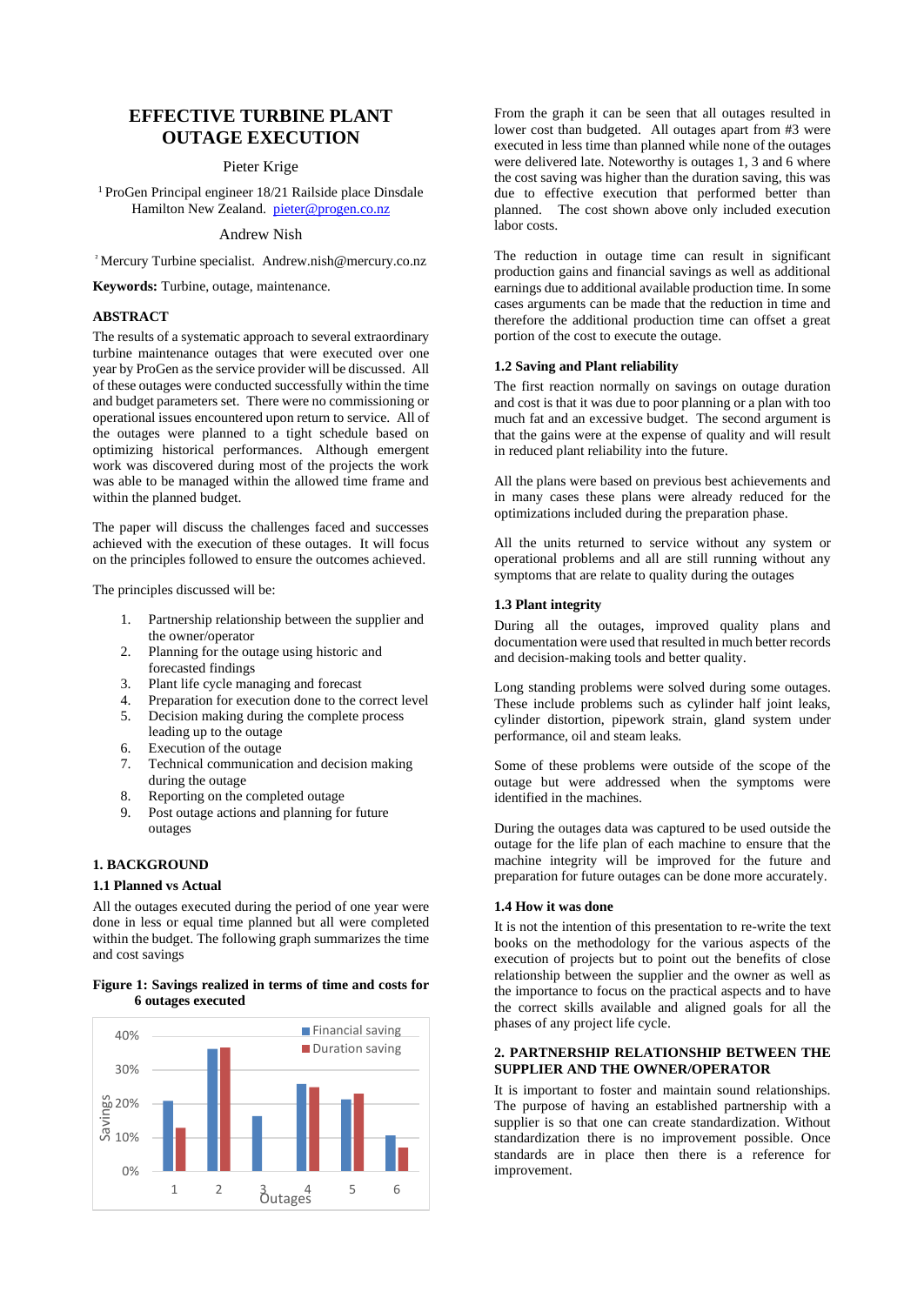## **Figure 2 The importance of innovation**



This partnership allows for constant communication on plant performances so that they are constantly engaged and are always aware of the operating and performance of all the geothermal generating plant.

A solid partnership allows for implementation of best practices and the alignment of objectives. It allows and caters for the opportunity of building up a strong skills base and the development of competent resources which sets up for success.

All personnel to be used on all projects are mutually agreed to ensure both parties are satisfied with the skill package. A target of 80% of the repeatability of the resources must be met. Through this process we have built up exceptionally good hand-picked teams.

Budgets are based on estimates with invoicing done on real expenditure and actual consumption.

Overheads are kept to the minimum. All support services such as safety, quality control, rigging, crane driving, logistics etc. is handled within the team.

The lead for all aspects of the outage is kept to a small dedicated experience and qualified group, specialists are only used when required.

#### **3. PLANNING FOR THE OUTAGE USING HISTORIC AND PREDICTED INFORMATION**

Anyone operating in the maintenance of steam turbines in the geothermal environment will know that surprises are to be expected. The number of geothermal variables and their interaction associated with the critical parameters are significantly more difficult to predict than the steam turbine maintenance in the more controllable environment of fossil fired thermal plants.

It is therefore not uncommon to open a geothermal machine to find a surprise package of erosion, corrosion, geothermal deposits and distortion. Such discoveries often have a significant impact on the best planning and preparation carried out for any maintenance project in this environment.

#### **3.1 Plant operational and turbovisory data**

It is vital to ensure that the preparation includes the condition assessment of the machine well in advance of any outage. Severe damage mechanisms such as erosion and deposits may have some symptoms detectable by plant operational and turbovisory data and therefore the data must be carefully reviewed on a continual basis.

For such a review to be effective critical skills are required as the information sought could be well disguised and hidden in the bulk of information.

#### **3.2 Plant physical condition assessment and trends**

Evaluating historic reports in conjunction with another to form trends of the life cycle and failure mechanisms for each component is paramount. For this reason, the quality of records and reports are vital. A project executed without the completion of an ITP with accurate ITR's and also without a detailed report with findings and forecasted developments and proposals becomes a void in the life of the plant that can have a severe impact on future projects.

The quality and accuracy of the information is as vital as the relevance of the information captured. It must be understood why information is captured to ensure that the correct information package is available to be used to the purpose intended.

### **3.3 Scope of work during the outage**

When all the information has been evaluated, the scope of work for the planned outage can be developed with calculated predictions. The scope must be compiled such that the goal of the project outcome is supported. At this point it is important to distinguish between the requirements to meet the goals of the project and the extra's. It is often tempting to return a machine back to the as new condition, spending time and money instead of harvesting the residual life left in the components, deferring major expense and suffering extended outage durations.

There is always a consideration to be made of time versus expenditure. It is often much easier to replace components rather than expending a measured amount of time, effort and cost on assessment and refurbishment.

When the condition assessment of a machine is complete, then it becomes possible to accurately determine the impact of the various options for each component in terms of replacement, repair, refurbishment or rotable strategies.

### **3.4 Planning**

The plan for a project must be as realistic as possible without any allowance for unlikely contingencies. Probabilities and likelihood of expected contingencies need to be weighted before addition to the plan. Should such contingencies exist, all effort must be made to quantify the variables accurately.

When a potential scenario exists that cannot be accurately planned for, it may be necessary to compile a separate plan with that scenario as a plan B. This will prevent the focus on the possibility distorting the rest of the plan.

A plan should always contain all known activities with the correct logic links, necessary resources, measured durations and an accurate critical path. To allow for poor performance in a plan is inviting that performance to the project.

## **4. PLANT LIFE CYCLE MANAGING AND FORECAST**

Generating Plant cannot be run to failure and needs to be operated and maintained in accordance with Pressure Equipment Cranes Passenger Ropeways (PECPR) regulations. Ensuring that long term reliability and performance is achieved and maintained by operating within manufacturers' specifications.

The life cycle plan of a turbine generator must be seen as a living plan and must be flexible to adapt to the actual condition and operational requirements of the machine. Operational and maintenance practices must target the highest practicable levels of availability and reliability.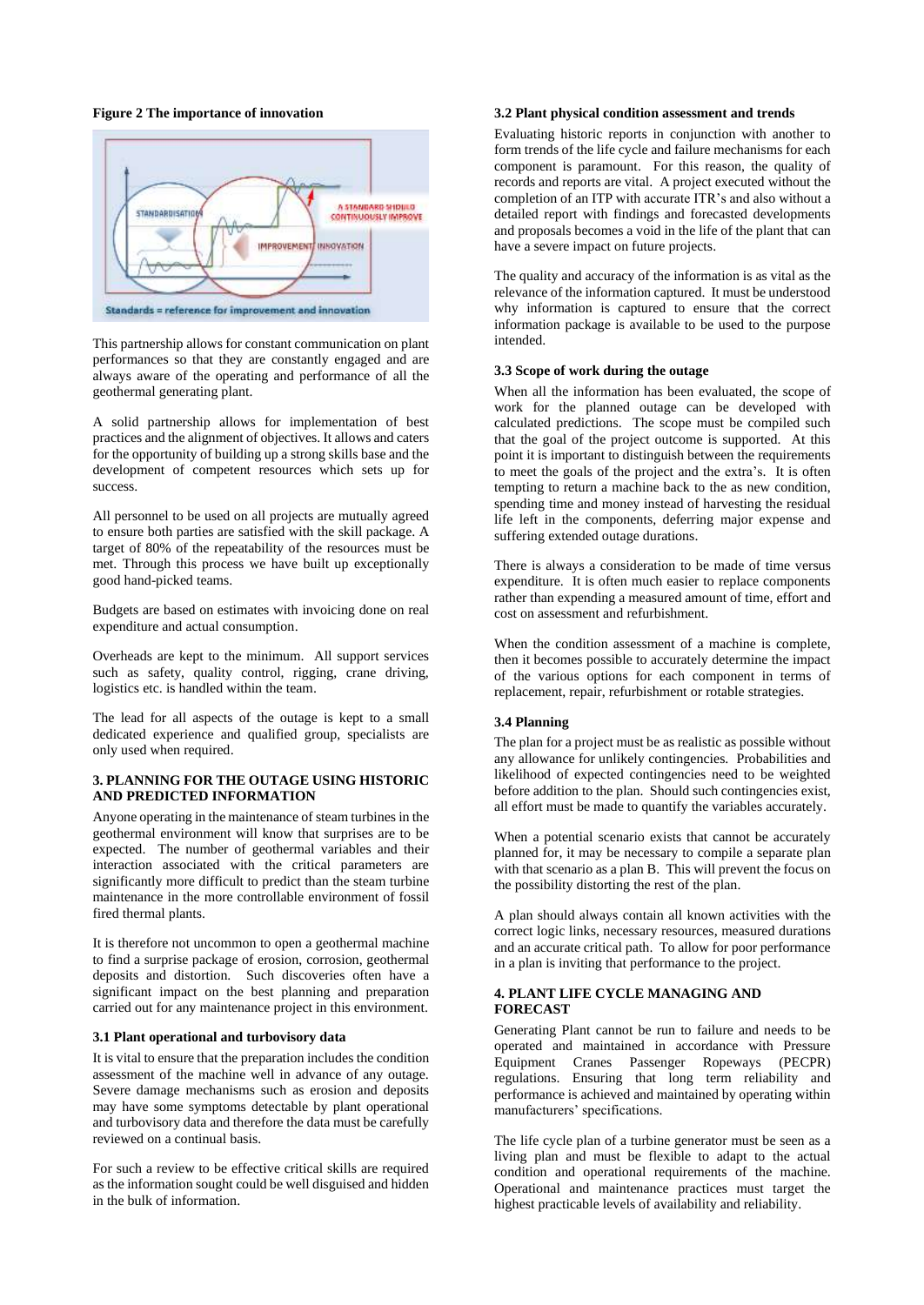A single incident that occurs during operation or a finding during an outage or a new production requirement can result in significant change in the machine life cycle plan.

A life cycle plan can only be of value if all the life consuming aspects are carefully considered.

One of the most important criteria for the management of a life cycle plan is accurate condition assessment that is achieved with proper non-destructive evaluation, condition monitoring plant data evaluation, operational data and production requirements in order to:

- Reduce the likelihood of undetected failure mechanisms causing unplanned outages.
- Provide early detection of defects, allowing sufficient lead time for planning of repair, refurbishment or replacement.
- Assist in scope development for outages.

## **5. PREPARATION FOR EXECUTION DONE TO THE CORRECT LEVEL.**

Preparation for a project is often neglected as it is not seen as productive time, but an hour spent on preparation can save days in execution. It is therefore vital to evaluate the bottlenecks and constraints critically to ensure that actions are taken to remove these delays during the execution.

The omission for example of the certification of a calibrated tool could result in major delays and even re-work.

Preparation is the time when the thinking caps must be on and innovative thinking can reap major benefits. An aspect like the floor plan during the execution can result in extended crane time and duplication of component movement. When the plan is properly compiled the execution, benefit is sometimes remarkable.

An example: During one outage the limited floor space and crane capacity had to be dealt with. An option used before was to ship the top casing to another nearby site where additional crane and floor space is available. This worked in the past but resulted in key skills travelling up and down and caused a disconnection between the teams at the two sites where interaction is important to achieve the required quality.

A truck was used as a mobile working platform and the top casing was fixed on the truck and all work done to the casing was done while positioned on the truck.

When crane work was required the truck pulled into the loading bay and when the loading bay was required for other activities, the truck was moved out. This resulted in major savings in time and massive increase in the quality. All resources required for the execution must be considered during the preparation. During the preparation the plan must be challenged to the finest detail to ensure that all aspects are prepared for at the correct time and level.

The following picture is an example of how not to use floor space available in a turbine outage project. The floor around the machine is occupied with office container, tee rooms, access containers and tool containers. It indicates that he planning and preparation was not done well and there were too many people at site, with extensive crane travel times and crane movement that would impact on productivity by preventing work while a load position incorrect travels over a work front..

## **Figure 3: how not to use available floor space**



Preparation is also the time to prepare the quality documentation, and the system must be reviewed and approved for execution.

Other aspects related to the project execution not part of the plan is equally important during the preparation, items like safety manuals, training, accommodation, travelling etc. can have a major impact on the project if not prepared properly.

#### **6. DECISION MAKING DURING THE COMPLETE PROCESS LEADING UP TO THE OUTAGE**

Decision making is one of the most common sources of stress between customer and service provider as any decision taken can be very easily seen as negative when it presents challenging consequences. For a partnership to have agreement during the decision-making process it is vital that the goal is shared and that all decisions impacting the other party is taken with the consultation with the other party.

This is a simple argument but it becomes complicated when those parties do not have the same goals and will never have due to the difference business focus. Therefore, such a partnership must be very clear in terms of the responsibility of each entity and communication must be top priority.

The different constraints of each entity play a major role in the decisions taken. For example, the production requirements of the plant versus the capacity of the service provider.

It is therefore very important that the partners are clear to each other and that mutual respect for each other's constraints is vital.

Such a relationship takes time to form and the stability of the individuals involved is important as any changes can lead to setbacks in the development of the relationship.

For these outages the engagement continued from the completion of the previous outage on each machine until the execution of the outages referred to in this paper. Only one of the machines was a first-time outage but the team members stayed the same.

In the period leading up to an outage the reports from previous outages forms the basis of any discussions on any topic. As the scope of work changes between outages on a machine, certain topics has to use information from outages prior to the latest.

It is vital that any decision made during the life of any project is that the decision makers are qualified for the job. Turbines and the technology involved can be very easily underestimated and this could lead to major problems later in the life of the plant.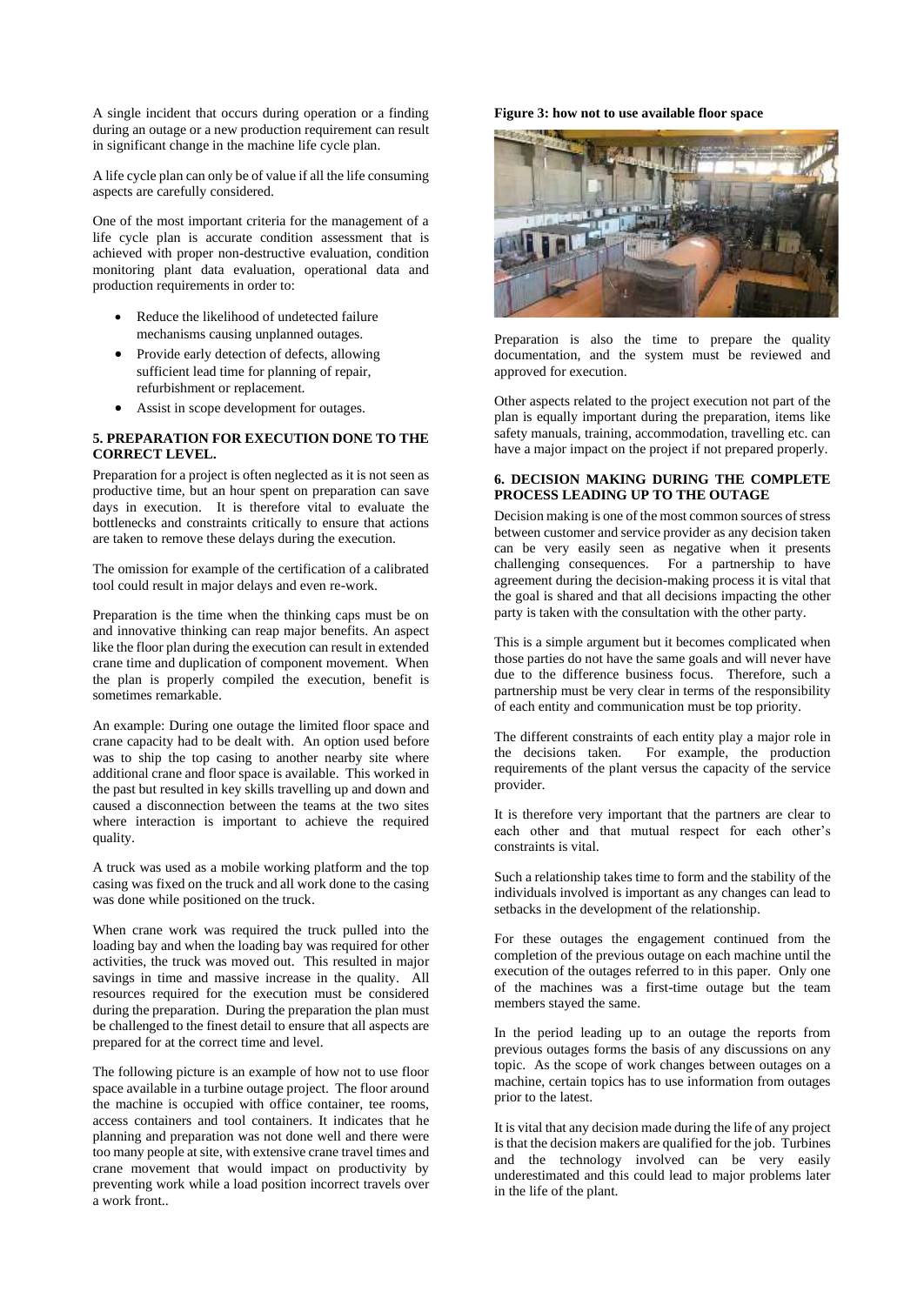The level of acceptable risk must be agreed between the parties and all aspects of a risk decision must be clearly understood before decisions are made.

For example, it is very easy to replace any and all components that has wear or affected by an active failure mechanism. It is a lot more complicated to use components for as long as possible until the component use has resulted in the maximum return without putting the plant availability and reliability at an unacceptable risk.

The strategy in place for outage execution is that regular meetings are held with clear actions and targets.

Example of where innovative thinking caused major improvement were:

- Deficiencies in previously used Quality systems lead to the revise of the system. The results were clear from the onset and lead to major benefits like improved accuracy and reduction in rework and therefore major improvement in productivity.
- A jig designed and built before an outage was used to machine seal components independently based on data capture in the outage. The seals were turned around in record time and the clearance associated problems solved.
- The specific distortion of a casing was causing major set-up and clearance problems during the outage. A strategy was proposed to bolt the casing to the foundation before the half joint was separated. This resulted in a surprising success and saved significant time during the clearance checking and re-build of the cylinder.

## **7. EXECUTION OF AN OUTAGE**

The execution of the outage is the coming together of all the planning and preparation and is a time to do as the negotiation and options evaluation should have been done. The executing team should know exactly what to expect and what to do from the word go to the point of site clearance on an individual level.

The better the team knows each other and the role of each individual in the team the better.

For the outages covered the team stayed more or less the same. The lead from the customer and ProGen was the same for all the outages, more than 80% of each outage team members was also part of previous outages.

For any turbine generator outage, a major component of successful execution is to have the correct motivated skills available for the execution. No form of planning and preparation can replace well trained and experienced trade staff. Execution is all about getting the job done and done right. The team mentioned above is a very carefully selected team and the compilation comes over a long period with each individual selected for a certain skill set and personality.

Any new member is carefully selected and in the first encounter placed together with known members that can guide and keep an eye on the novice.

Such a team however must be led by the correct technical lead, to ensure focus is in the correct direction. The engineer must understand the machine design and function of each

component clearly as well as the failure mechanisms that are involved. This is essential for the successful execution as well as the gathering of the correct relevant information.

The first outage of the 6 was also the initiation of a new level quality system from ProGen with upgraded ITP and ITR's. The results that came with this was remarkable. Decisions were made on accurate data and the results verified. The system is real time and no time is lost in the process.

The level of trade skill and technique required for the proper service of Turbine generators are in many cases underestimated. Visually these machines appear simple, but there is a lot more to it than meets commonly considered. Due to the proper understanding we ensure that the methodology employed is to the highest standard. There are often very subtle failure mechanisms introduced into turbine generator due to lack of understanding, that can severely affect the machine capacity, availability and reliability. One such is phenomenon magnetism.

#### **Figure 4: A magnet base drill used on a rotor disc**



The picture above shows the use of a magnet base drill to drill balance holes on a rotor disc. This is a picture taken on a plant in NZ. To the layman this looks like a well-resourced tradesman drilling holes accurately. To the turbine specialist this is a disaster in the making as the residual magnetism left in the rotor may lead to current generation that will cause bearing or seal failure or worse.

Logistical aspects of the outage were well prepared and the execution team can focus on execution. Spares and consumables are at hand, ready and prepared, no time is lost with trivial distractions.

Large logistical components like mobile cranes and rotor transport was well planned and executed, with not impact on outage time.

In many cases the level of preparation lead to significant gains. For example:

- A planned re-blade of a rotor was prepared so well that the actual re-blade was done in shorter time than even the OEM had done before.
- A rotor shipping, balancing and returning exercise was done with a duration much shorter than planned as all the preparation caused all the activities to fall in place.

## **8. TECHNICAL COMMUNICATION AND DECISION MAKING DURING AND OUTAGE**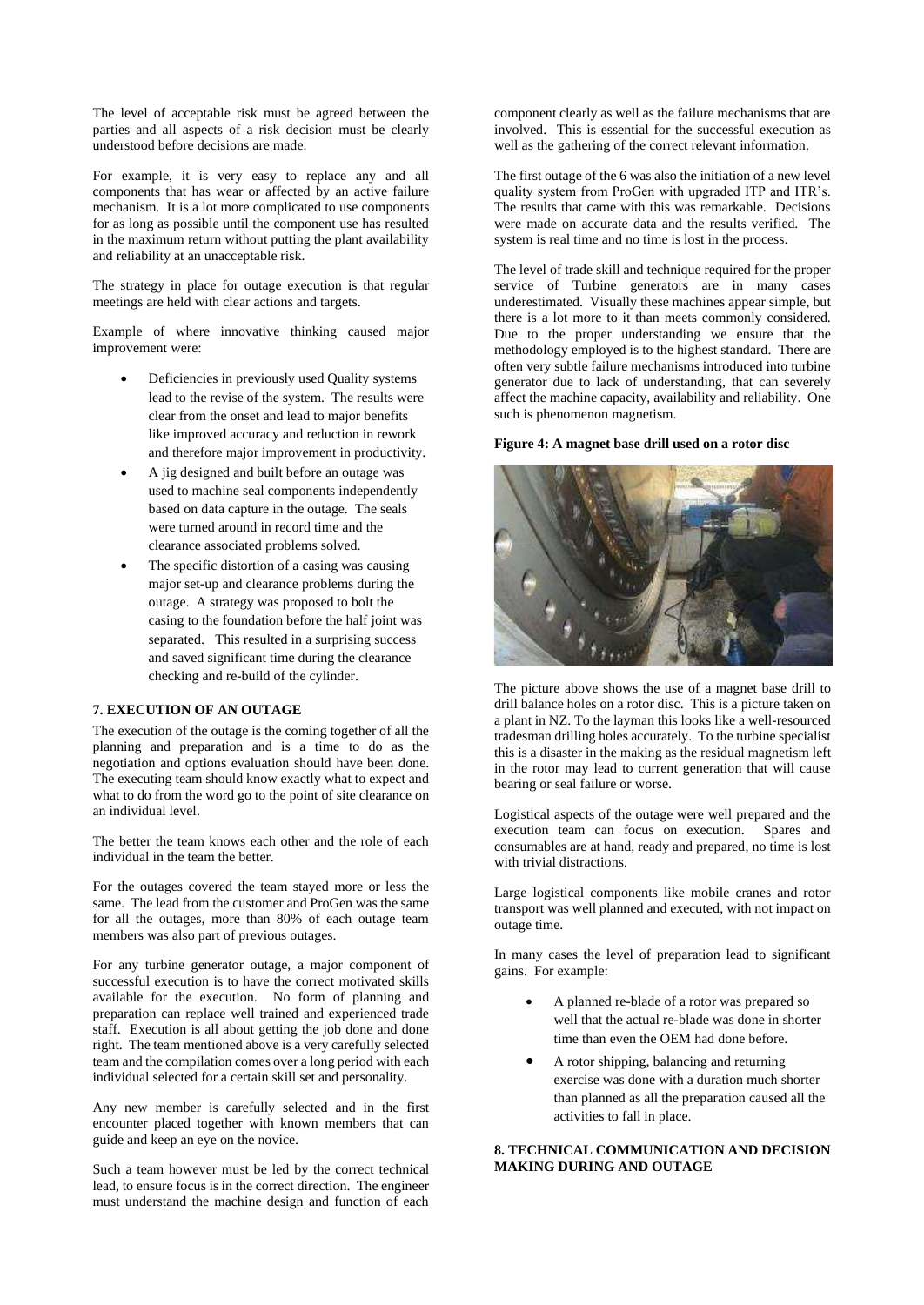One of the vital components is communication between the execution partners and for these projects the real time communication and decision making was very effective.

During execution, no time is programmed for decision making and any findings therefore have to be discussed and a mutually agreed decision made without impact on the execution process or timetable. Examples

- During the inspection of the turbine it was found the gland steam system suffered from a design deficiency. A re-design was proposed, executed and commissioned within the outage within 10 days. Following the outage, this system functions as required.
- Upon opening a turbine, it was found that the rotor had suffered severe damage due to erosion of deposit built up in a critical area. A stress analyses and risk assessment was done in the time it took to clean and NDE the rotor. The rotor was re-installed for a 2-year period to allow the procurement of a new rotor.
- A turbine casing was leaking during operation for many years, following strip down an evaluation was done and actions implemented such as scraping of the half joint and changes to the bolting procedure. This resulted in the long-term leak resolved. An FEA done following the outage confirmed that the decisions taken during the outage were correct.
- Upon opening a turbine, it was found that the prepared plan to fix a known clearance problem was based on inaccurate historic information. The plan was changed and another method devised and implemented and the problem was resolved.
- Upon opening of a turbine cylinder symptoms of inadequate bolt clamping force was identified. Although the bolts passed NDE done in the prescribed way, the engineer suggested additional NDE. All the bolts in the specific area were found cracked, some virtually through the bolt.

The lessons we learned included:

- The decision-making group should be as small as possible
- The decision makers should know what they are dealing with
- There is no time for politics and other timeconsuming games
- Nice to have's must be avoided
- The easy way is not necessarily the right way

## **9. REPORTING ON COMPLETED OUTAGES**

In many companies, and for many individuals, outage reports are considered an unnecessary expenditure. That can be true if the report does not represent the value of the cost to compile the report.

When a report contains accurate facts regarding the condition of the machine, the findings during the outage and valuable information for future outage planning and optimization, then it is unlikely that the repot cost can be considered too high.

For a report to be relevant and accurate, it should be completed and available as soon as possible following and outage to ensure that the memory of the outage is captured in full.

For the 6 outages discussed in this document, all the reports were delivered within 3 weeks following the outage. All reports content is captured as it happens on a daily basis following the outage it is merely organized and tidied up.

The report content is considered so valuable that during outages, hard copies of the past outages reports are at hand. This is a major benefit for quality assurance and optimization.

The typical additional expense for a report is one weeks Labour for one individual.

Major components of outage reports are:

- Health and safety considerations
- Execution of the scope
- The completed IP and ITR's
- Findings and what were done to resolve it
- NDE
- Future recommendations of all aspects of the outage
- Pictures

In the lifecycle management of high value capital machinery, outage reports are considered a key element for accurate information. Without such reports, the decision maker is in a much weaker position and therefore will not be able to optimally manage the plant availability and reliability. During outages the team will be faced with surprise findings that may result in outage delays and risk-based decisions that may result in loss of plant reliability and availability.

# **10. POST OUTAGE ACTIONS AND PLANNING FOR THE NEXT**

Post Outage the Outage service report is compiled by ProGen and submitted within 2 weeks post outage. This report addresses the work that was carried out during the outage in great detail. Provides health, safety and environmental feedback and the last section of the report contains recommendations.

These recommendations normally arrange from a whole host of issues that were identified during the outage that were not deemed critical enough to address during the outage or due to time or spare constraints were deferred. The recommendations also focus on lessons learnt and how to improve on the next outage.

These recommendations are then compiled into an action plan to ensure that they are addressed and actioned in order to ensure that they are correctly planned for and addressed at the next opportunity. This also allows for budgets to be updated to secure the required future spares or special tooling that will be needed.